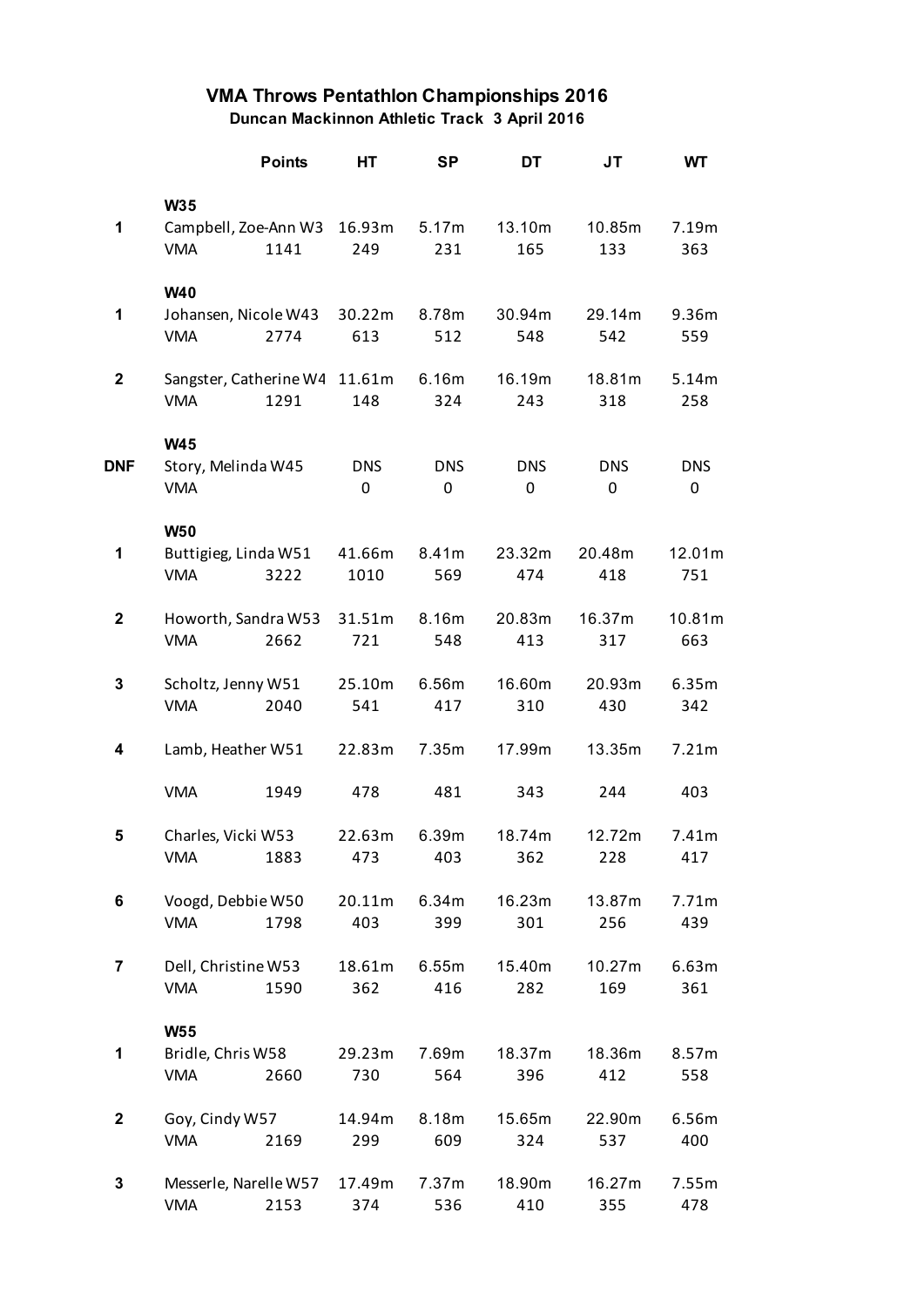|             |                     | <b>Points</b>         | HТ         | <b>SP</b>  | DT         | JT         | WT         |  |  |
|-------------|---------------------|-----------------------|------------|------------|------------|------------|------------|--|--|
|             |                     | W60 Team Points: 10   |            |            |            |            |            |  |  |
| 1           | Jenkins, Dorn W60   |                       | 38.33m     | 8.80m      | 26.73m     | 22.17m     | 16.53m     |  |  |
|             | <b>VMA</b>          | 4279                  | 1130       | 741        | 706        | 586        | 1116       |  |  |
|             | <b>W65</b>          |                       |            |            |            |            |            |  |  |
| 1           | Learmont, Bev W67   |                       | 17.68m     | 5.58m      | 14.45m     | 12.85m     | 7.72m      |  |  |
|             | <b>VMA</b>          | 2221                  | 496        | 481        | 386        | 351        | 507        |  |  |
| $\mathbf 2$ |                     | Mussett, Lorraine W67 |            |            |            |            |            |  |  |
|             | <b>VMA</b>          | 1978                  | 525        | 463        | 295        | 224        | 471        |  |  |
|             | <b>W70</b>          |                       |            |            |            |            |            |  |  |
| 1           | Dundas, Rhondda W71 |                       | 26.14m     | 7.87m      | 18.57m     | 13.64m     | 9.38m      |  |  |
|             | <b>VMA</b>          | 3560                  | 934        | 834        | 618        | 451        | 723        |  |  |
| $\mathbf 2$ | Rose, Astrid W72    |                       | 23.40m     | 5.73m      | 13.39m     | 12.37m     | 8.62m      |  |  |
|             | <b>VMA</b>          | 2859                  | 818        | 571        | 415        | 400        | 655        |  |  |
|             | <b>W75</b>          |                       |            |            |            |            |            |  |  |
| 1           | Hugo, Bev W76       |                       | 17.94m     | 5.65m      | 13.40m     | 11.75m     | 6.88m      |  |  |
|             | <b>VMA</b>          | 2455                  | 578        | 552        | 441        | 416        | 468        |  |  |
| $\mathbf 2$ | Kinsey, Jane W75    |                       | 18.65m     | 4.98m      | 10.66m     | 9.53m      | 6.95m      |  |  |
|             | <b>VMA</b>          | 2207                  | 608        | 472        | 332        | 321        | 474        |  |  |
|             | <b>W80</b>          |                       |            |            |            |            |            |  |  |
| <b>DNF</b>  | Worrell, Val W81    |                       | <b>DNS</b> | <b>DNS</b> | <b>DNS</b> | <b>DNS</b> | <b>DNS</b> |  |  |
|             | <b>VMA</b>          |                       | 0          | 0          | 0          | 0          | 0          |  |  |
|             |                     |                       |            |            |            |            |            |  |  |

## **VMA Throws Pentathlon Championships 2016 Duncan Mackinnon Athletic Track 3 April 2016**

|              |                  | <b>Points</b>      | HТ     | SP     | DT     | JT         | WТ     |
|--------------|------------------|--------------------|--------|--------|--------|------------|--------|
|              | <b>M30</b>       |                    |        |        |        |            |        |
| 1            |                  | Benbow, Warren M34 | 37.27m | 11.11m | 32.08m | 44.04m     | 10.39m |
|              | <b>VMA</b>       | 2502               | 468    | 553    | 506    | 501        | 474    |
|              | <b>M40</b>       |                    |        |        |        |            |        |
| 1            |                  | Benbow, Shane M40  | 32.63m | 11.39m | 31.73m | 35.21m     | 10.20m |
|              | <b>VMA</b>       | 2600               | 459    | 648    | 562    | 417        | 514    |
| $\mathbf{2}$ | Newman, Alex M41 |                    | 21.87m | 10.05m | 31.99m | <b>DNF</b> | 6.46m  |
|              | <b>VMA</b>       | 1677               | 264    | 557    | 568    | 0          | 288    |
|              | M45              |                    |        |        |        |            |        |
| 1            |                  | Carroll, Pat M47   |        | 12.07m | 32.33m | 37.64m     | 10.81m |
|              | VMA              | 2990               | 484    | 760    | 643    | 502        | 601    |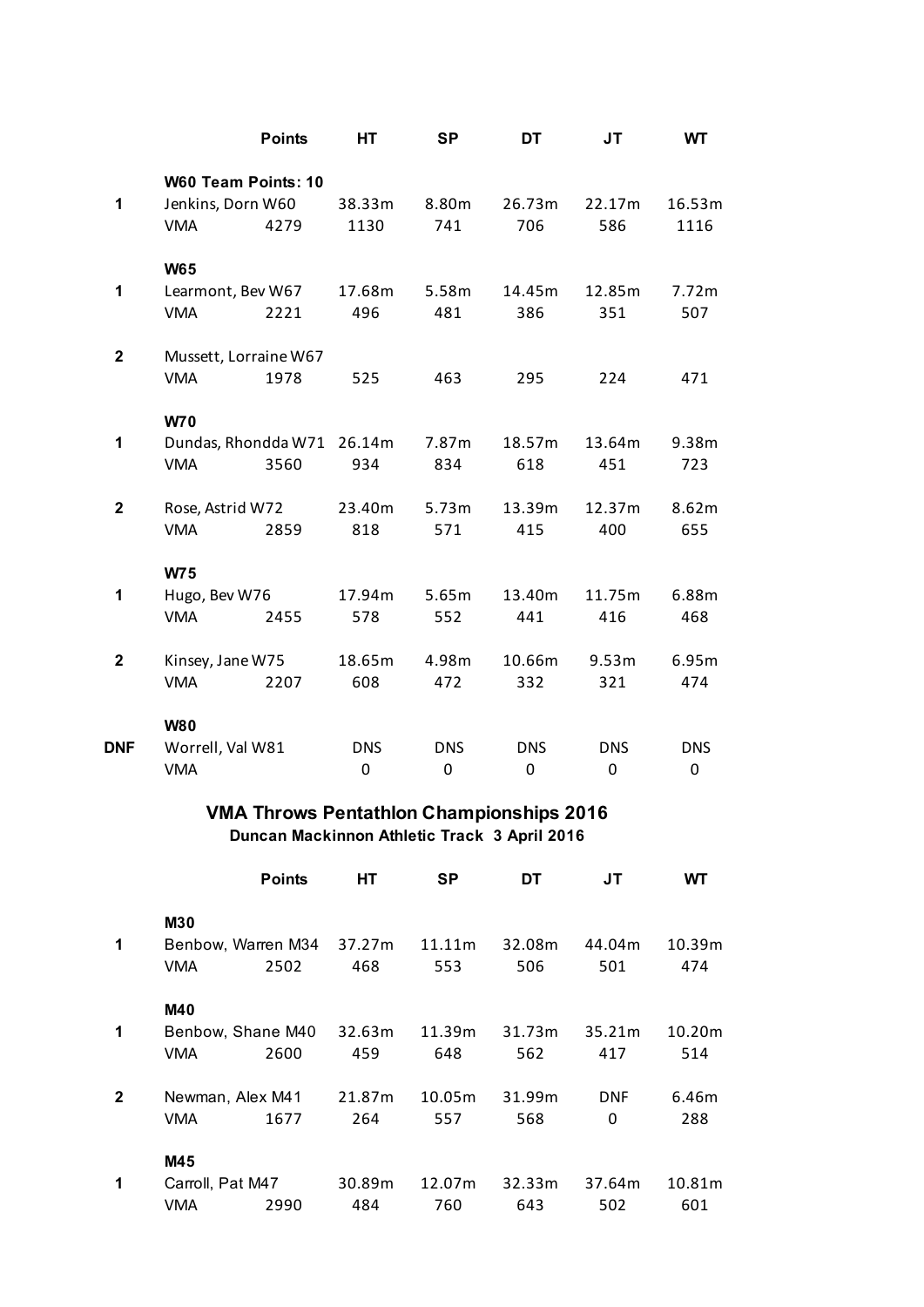| $\mathbf 2$  | Hennig, Shawn M48<br><b>VMA</b><br>1951              | 16.96m<br>208   | 8.33m<br>486    | 24.54m<br>456   | 36.69m<br>485   | 6.45m<br>316            |
|--------------|------------------------------------------------------|-----------------|-----------------|-----------------|-----------------|-------------------------|
| <b>DNF</b>   | Romeo, Fabrizio M48<br><b>VMA</b>                    | <b>DNS</b><br>0 | <b>DNS</b><br>0 | <b>DNS</b><br>0 | <b>DNS</b><br>0 | <b>DNS</b><br>0         |
| 1            | M50<br>Dell, Tony M53<br><b>VMA</b><br>1332          | 17.34m<br>201   | 6.63m<br>353    | 18.54m<br>252   | 19.39m<br>213   | 7.15m<br>313            |
| 1            | M55<br>Olsson, Paul M59<br>2933<br><b>VMA</b>        | 37.93m<br>674   | 9.42m<br>604    | 27.17m<br>468   | 30.27m<br>449   | 13.41m<br>738           |
| $\mathbf 2$  | Wrzuszczak, Peter M5: 33.02m<br><b>VMA</b><br>2711   | 568             | 9.65m<br>622    | 29.39m<br>516   | 24.75m<br>343   | 12.23m<br>662           |
| 3            | Peska, Stan M59<br>2704<br><b>VMA</b>                | 24.73m<br>391   | 11.82m<br>790   | 28.88m<br>505   | 34.67m<br>535   | 9.40m<br>483            |
| 1            | <b>M60</b><br>Lee, David M61<br><b>VMA</b><br>2258   | 25.24m<br>399   | 8.59m<br>529    | 29.94m<br>500   | 24.35m<br>362   | 9.88m<br>468            |
| $\mathbf 2$  | Riddoch, Clyde M62<br><b>VMA</b><br>2132             | 25.92m<br>413   | 7.97m<br>482    | 30.27m<br>507   | 22.19m<br>319   | 8.89m<br>411            |
| <b>DNF</b>   | Curtain, Phillip M61<br><b>VMA</b>                   | 23.45m<br>361   | 9.27m<br>580    | 25.27m<br>403   | <b>DNS</b><br>0 | <b>DNS</b><br>$\pmb{0}$ |
| 1            | M65<br>Young, Peter M69<br><b>VMA</b><br>2933        | 28.39m<br>538   | 10.57m<br>752   | 33.53m<br>644   | 25.86m<br>448   | 10.55m<br>551           |
| $\mathbf{2}$ | Neale, John M65<br><b>VMA</b><br>2269                | 25.23m<br>463   | 7.71m<br>515    | 28.90m<br>536   | 18.45m<br>282   | 9.31m<br>473            |
|              | <b>Points</b>                                        | НT              | <b>SP</b>       | DT              | JT              | WT                      |
| 1            | <b>M70</b><br>Rose, Graeme M72<br><b>VMA</b><br>3327 | 36.03m<br>715   | 10.65m<br>706   | 26.90m<br>551   | 28.70m<br>562   | 14.05m<br>793           |
| $\mathbf 2$  | Tonelli, Didimo M72<br>2603<br><b>VMA</b>            | 25.59m<br>466   | 9.21m<br>594    | 23.08m<br>454   | 28.25m<br>551   | 10.12m<br>538           |
| 3            | Wookey, David M72<br>2149<br><b>VMA</b>              | 23.05m<br>406   | 7.87m<br>490    | 17.29m<br>311   | 22.30m<br>405   | 10.10m<br>537           |
| 1            | M75<br>Jupp, Trevor M75                              | 17.93m          | 7.61m           | 20.08m          | 16.52m          | 6.56m                   |